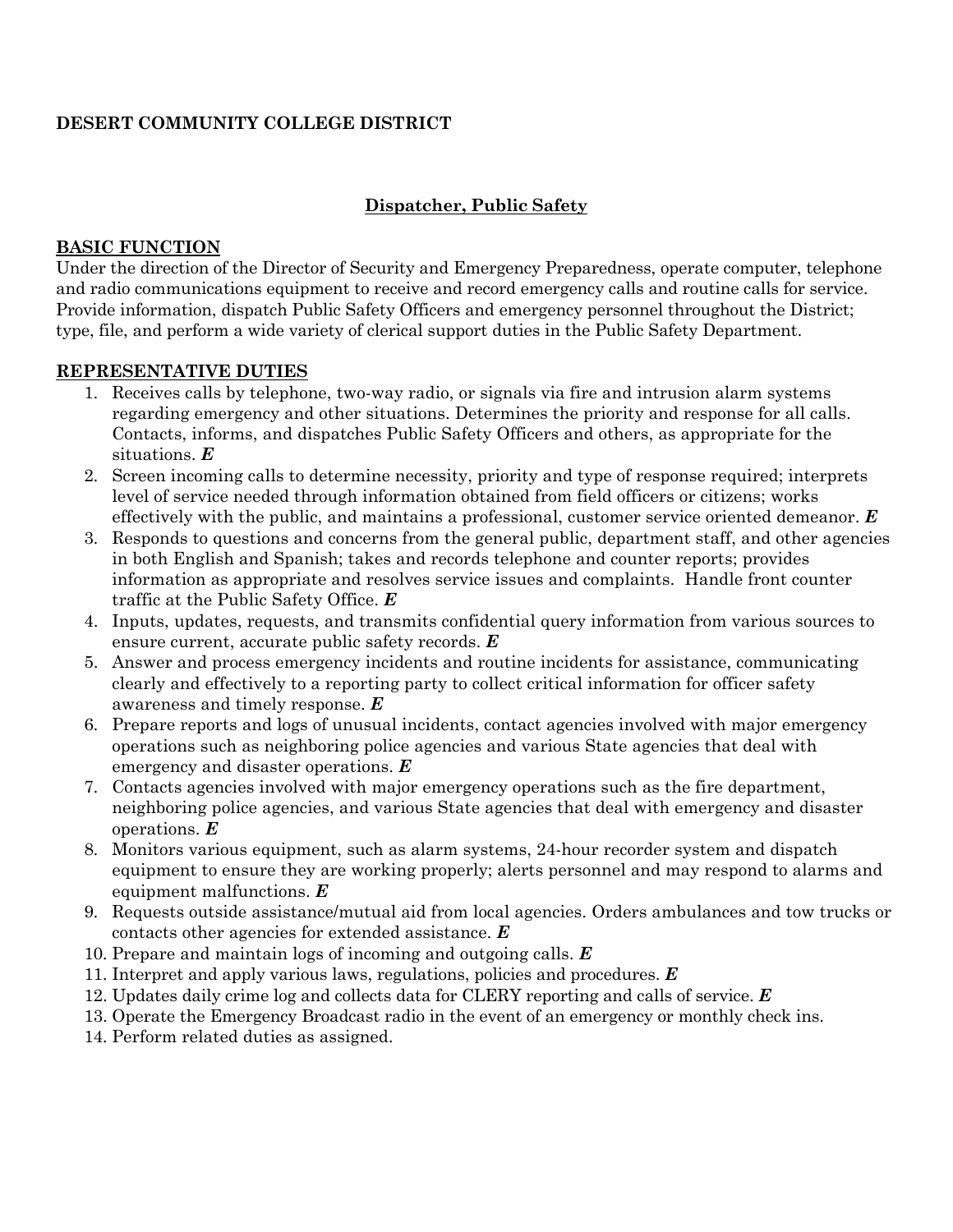### **KNOWLEDGE AND ABILITIES**

## **Knowledge of**:

- Working knowledge of general dispatching procedures, equipment, and practices.
- Record-keeping/filing techniques
- Standard radio and telephone communications receiving and transmitting equipment.
- Operation of common radio dispatching equipment.
- English usage, spelling, grammar and punctuation.
- Telephone techniques and etiquette.
- Basic Computer knowledge.
- Modern Office practices, procedures and equipment.

## **Ability to**:

- Demonstrate understanding of, sensitivity to, and respect for the diverse academic, socioeconomic, ethnic, religious, and cultural backgrounds, disability, and sexual orientation of community college students, faculty and staff.
- Speak clearly and distinctly.
- Exercise good judgment and make sound decisions in emergency situations.
- Hear normal speech and other audible events, other environmental noise. This includes hearing voices transmitted by radio and telephone.
- Effectively communicate in both English and Spanish.
- Communicate with and elicit information from upset and irate citizens.
- Establish and maintain cooperative working relationships with students, staff, and the public.
- Prioritize and handle multiple tasks simultaneously.
- Understand and carry out verbal and written instructions.
- Maintain strict confidentiality.
- Type 40 words per minute.
- Prepare clear and concise reports.
- Establish and maintain cooperative and effective working relationship with others.

# **EDUCATION AND EXPERIENCE**

Any combination equivalent to: graduation from high school and one (1) year of clerical and/or dispatch experience in a public safety, military, emergency services or judicial environment.

# **LICENSES AND OTHER REQUIREMENTS**

Must be bilingual (English and Spanish). CPR/AED certification within six months from date of employment. SB1626 Certification within six months from date of employment. Possession of a current valid P.O.S.T. Public Safety Dispatch certificate preferred.

# **WORKING CONDITIONS**

**Environment**: Duties performed in an active and often hectic environment with unscheduled interruptions; dispatchers must be able to hear alarms and other auditory devices; must be able to sit or stand for long periods of time, must be able to lift and carry up to 25 lbs. and constant interaction with students, staff and the public.